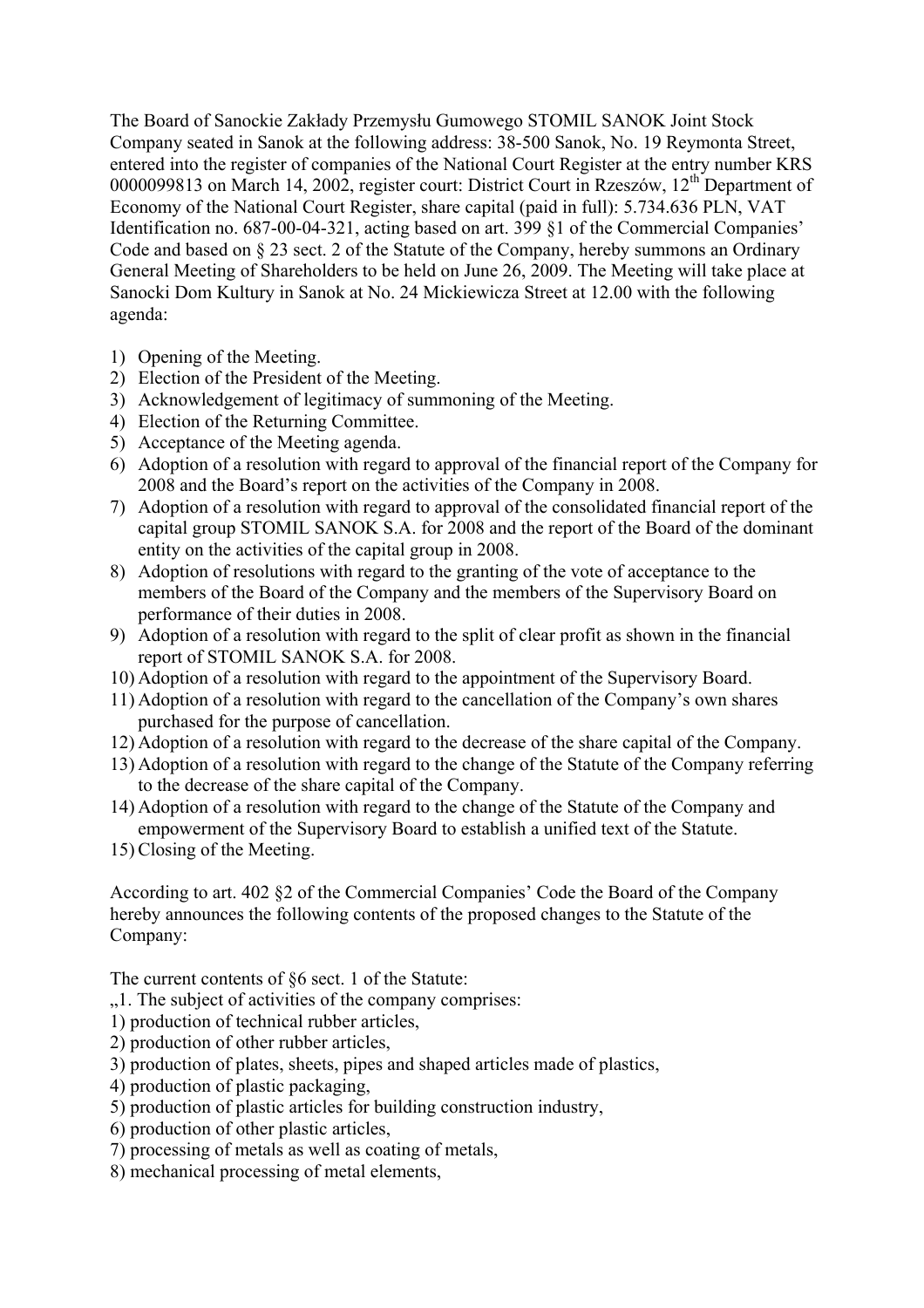9) production of tools,

- 10) production of wire articles,
- 11) production of other metal articles,
- 12) production of bearings, toothed wheels, gear trains and drive elements,
- 13) production of other special-purpose machinery, except service activities,

14) service activities in the field of installing, repairing and maintenance of special-purpose machinery,

- 15) production of electric energy,
- 16) transmission of electric energy,
- 17) distribution of electric energy,
- 18) production of heat (steam and hot water),
- 19) distribution of heat (steam and hot water),
- 20) water abstraction and conditioning, except service activities,
- 21) service activities in the field of water distribution,
- 22) wholesale trade of chemical articles,
- 23) wholesale trade of mechanical vehicles,
- 24) retail of mechanical vehicles,
- 25) retail of non-food articles in specialised shops, not classified elsewhere,
- 26) other types of retail realised outside retail chains,
- 27) road transport of goods with the use of universal transportation means,
- 28) other types of financial brokerage, unclassified elsewhere,
- 29) development and sales of real estate on the company's own account,
- 30) renting of real estate on the company's own account,
- 31) renting of other machinery and equipment,
- 32) data processing,
- 33) research works in the field of chemical sciences,
- 34) legal and accounting services, counselling, management of holdings
- 35) activities in the field of building construction, urban and technological design,
- 36) technical testing and analysing,
- 37) activities in the field of labour recruitment and provision of personnel,
- 38) commercial activities, not classified elsewhere,
- 39) renting of motor cars,
- 40) renting of other means of land transport,
- 41) renting of office & computer equipment."

The proposed contents of §6 sect. 1 of the Statute:

"1. The subject of activities of the Company according to the Polish Classification of Activities comprises:

- 1) production of rubber tyres and inner tubes; re-treading and regeneration of rubber tyres,
- 2) production of other rubber articles,
- 3) production of plates, sheets, pipes and shaped articles made of plastics,
- 4) production of plastic packaging,
- 5) production of plastic articles for building construction industry,
- 6) production of other plastic articles,
- 7) processing of metals as well as coating of metals,
- 8) mechanical processing of metal elements,
- 9) production of tools,
- 10) production of metal containers,
- 11) production of wire articles, chains and springs,
- 12) production of other finished metal articles, not classified elsewhere,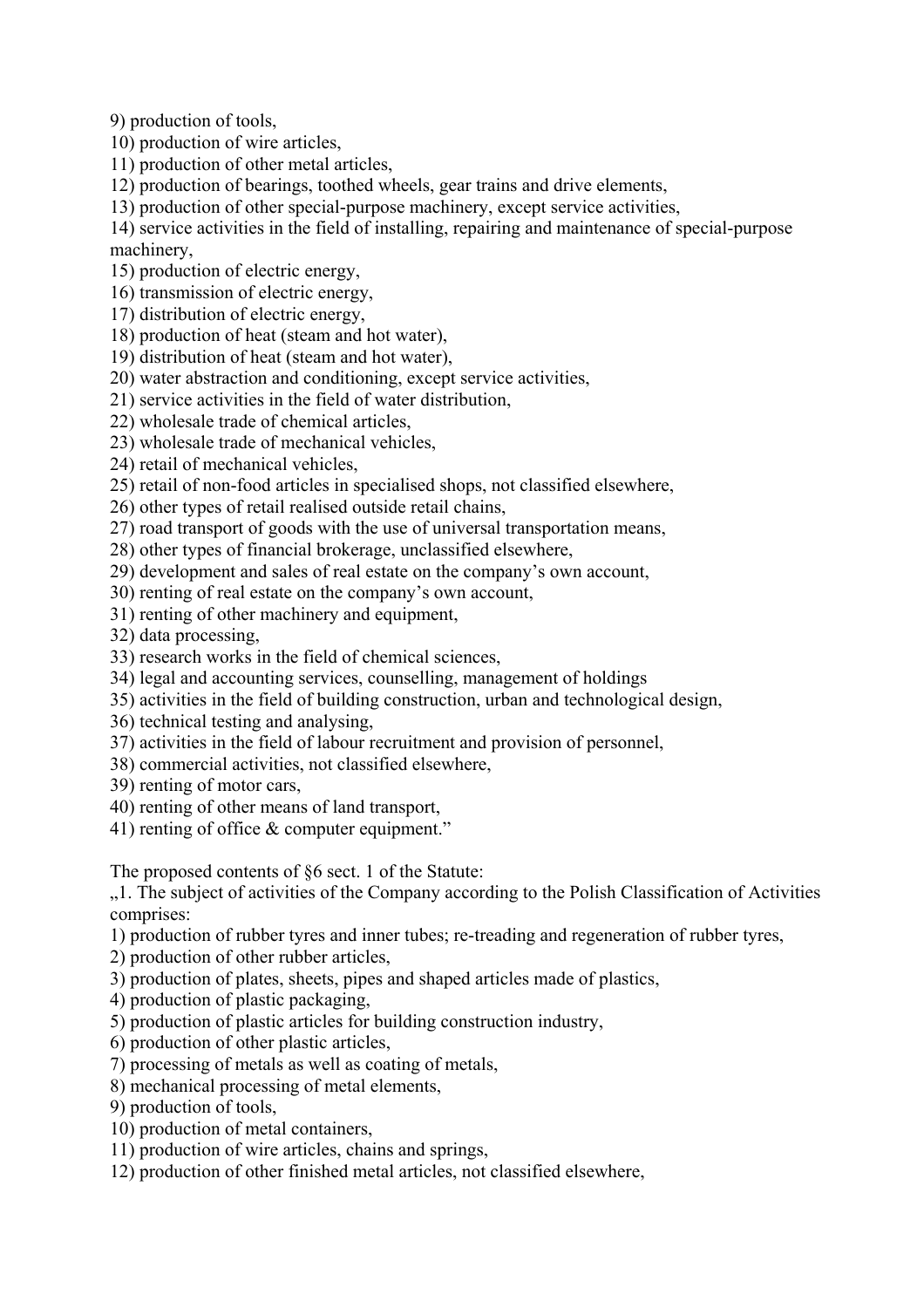13) production of other electronic and electric cables and wires,

- 14) production of bearings, toothed wheels, gear trains and drive elements,
- 15) production of metal processing machinery,
- 16) production of other mechanical tools,

17) production of machinery for rubber or plastics processing as well as for manufacturing of articles made from these materials,

- 18) repair and maintenance of finished metal articles,
- 19) repair and maintenance of machinery,
- 20) repair and maintenance of other devices and equipment,
- 21) installation of industrial machinery, devices and equipment,
- 22) production of electric energy,
- 23) transmission of electric energy,
- 24) distribution of electric energy,
- 25) trading of electric energy,
- 26) production and supply of steam, hot water and air to air-conditioning systems,
- 27) water abstraction, conditioning and supply,
- 28) channelling and treatment of wastewater,
- 29) collection of hazardous waste,
- 30) disassembly of used articles,
- 31) making of sewage systems, heat transfer, gas transfer and air-conditioning systems,
- 32) retail sale and wholesale of motor cars and vans,
- 33) wholesale and retail of other motor vehicles, excluding motorcycles,
- 34) wholesale of chemical articles,
- 35) wholesale of other semi-finished products,
- 36) wholesale of metal waste and scrap metal,
- 37) retail sale of other new articles carried out in specialised shops,
- 38) other types of retail realised outside retail shops, stalls and markets,
- 39) land transport of goods,
- 40) activities related to software,
- 41) activities related to counselling in the field of information technology,
- 42) activities related to management of IT devices,
- 43) other services in the field of IT and computing,
- 44) data processing; website management (hosting) and similar activities,
- 45) other monetary intermediation,

46) other financial services, not classified elsewhere, excluding insurance services and pension funds,

- 47) purchase and sales of own real estate,
- 48) letting and management of own or leased real estate,
- 49) accounting and book-keeping activities, tax consultancy,
- 50) public relations and communications,
- 51) other business and management consultancy,
- 52) engineering activities and related technical consultancy,
- 53) technical testing and analysis,
- 54) research and experimental development on natural sciences and engineering,
- 55) market research and public opinion polling,
- 56) other professional, technical and scientific activities, not classified elsewhere,
- 57) renting and lease of motor cars and vans,
- 58) renting and lease of other motor vehicles, excluding motorcycles,
- 59) renting and lease of office machinery and equipment, including computers,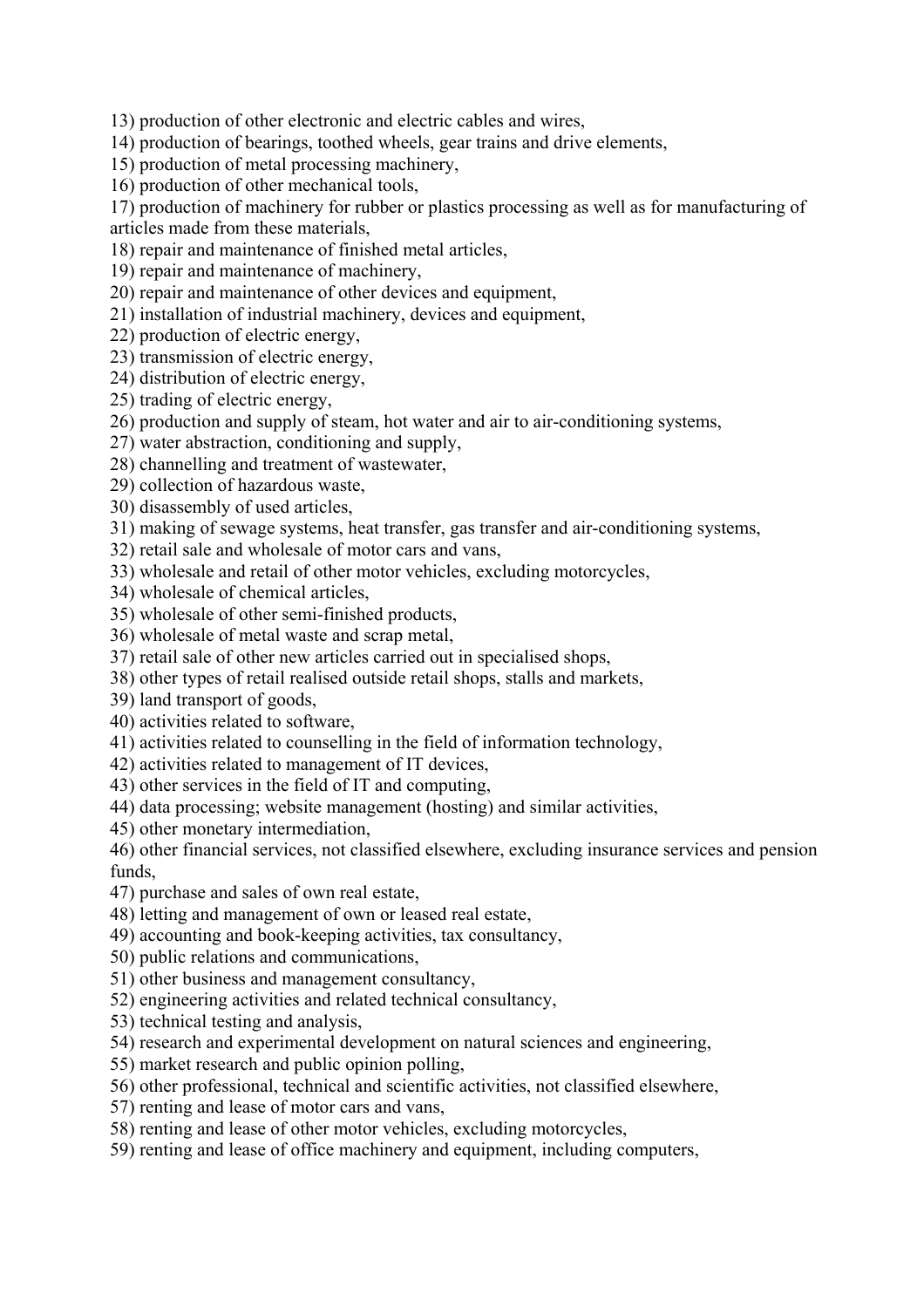60) renting and lease of other machinery, equipment and material goods, not classified elsewhere,

61) lease of intellectual property and similar products, excluding copyright protected works,

62) activities related to finding of workplaces and labour recruitment,

63) temporary labour agency activities,

64) other personnel provision activities,

65) repair and maintenance of computers and peripheral equipment."

The current contents of §8 sect. 1 of the Statute:

... The share capital of the Company amounts to 5.734.636 (five million seven hundred and thirty-four thousand six hundred and thirty-six) Polish zlotys and it is split into 28.673.180 (twenty-eight million six hundred and seventy-three thousand one hundred and eighty) shares each having the nominal value of 20 (twenty) groszes each."

The proposed contents of §8 sect. 1 of the Statute:

 $\ldots$  The share capital of the Company amounts to 5.261.700,40 Polish zlotys (five million two hundred and sixty-one thousand seven hundred zlotys and forty groszes) and it is split into 26.308.502 (twenty-six million three hundred and eight thousand five hundred and two) shares each having the nominal value of 20 (twenty) groszes each."

The current contents of §17 sect. 6 and 7 of the Statute:

"6. With provision of section 7, a member of the Supervisory Board is deemed as an independent member on condition that both the member himself/herself as well as his/her relatives (i.e. his/her spouse, descendants and ascendants) meet the following criteria: a) they are not and they have not been the employees of the Company, of the dependent or dominating entities for the last 5 years,

b) they are not and they have not been employed at the Company, at the dependent or dominating entities on the post of a member of the Board of Directors or other managerial post for the last 5 years,

c) they do not obtain any additional remuneration (apart from remuneration which is due on the basis of membership in the Supervisory Board) or any other money considerations from the Company, from the dependent or dominating entities,

d) they are neither shareholders who own, directly or indirectly, the amount of shares exceeding 10% of total number of votes at the General Meeting of Shareholders nor representatives, members of the Board of Directors, Supervisory Board nor employees who perform managerial functions at such a shareholder,

e) they are and they have been neither expert accountants at the Company, at the dependent or dominating entities nor they are employees of an entity which renders expert accounting services for the Company, for the dependent or dominating entities for the last 3 years,

f) they do not have and have not had any family ties with the members of the Board of Directors of the Company, the employees of the Company who perform managerial functions, employees who perform the function of the legal adviser or with a dominating shareholder for the last 3 years,

g) they do not have and have not had any significant business ties with the Company, both directly and indirectly, as a partner, a significant shareholder, member of the Company's bodies or by way of performing managerial functions in the Company for the last year,

h) they are not members of the board of directors at any other company in which a member of the board of directors is also a member of the supervisory board of this other company.

7. The members of the Supervisory Board may find (decide) that a given member of the Supervisory Board has got the status of an independent member despite his/her failing to meet